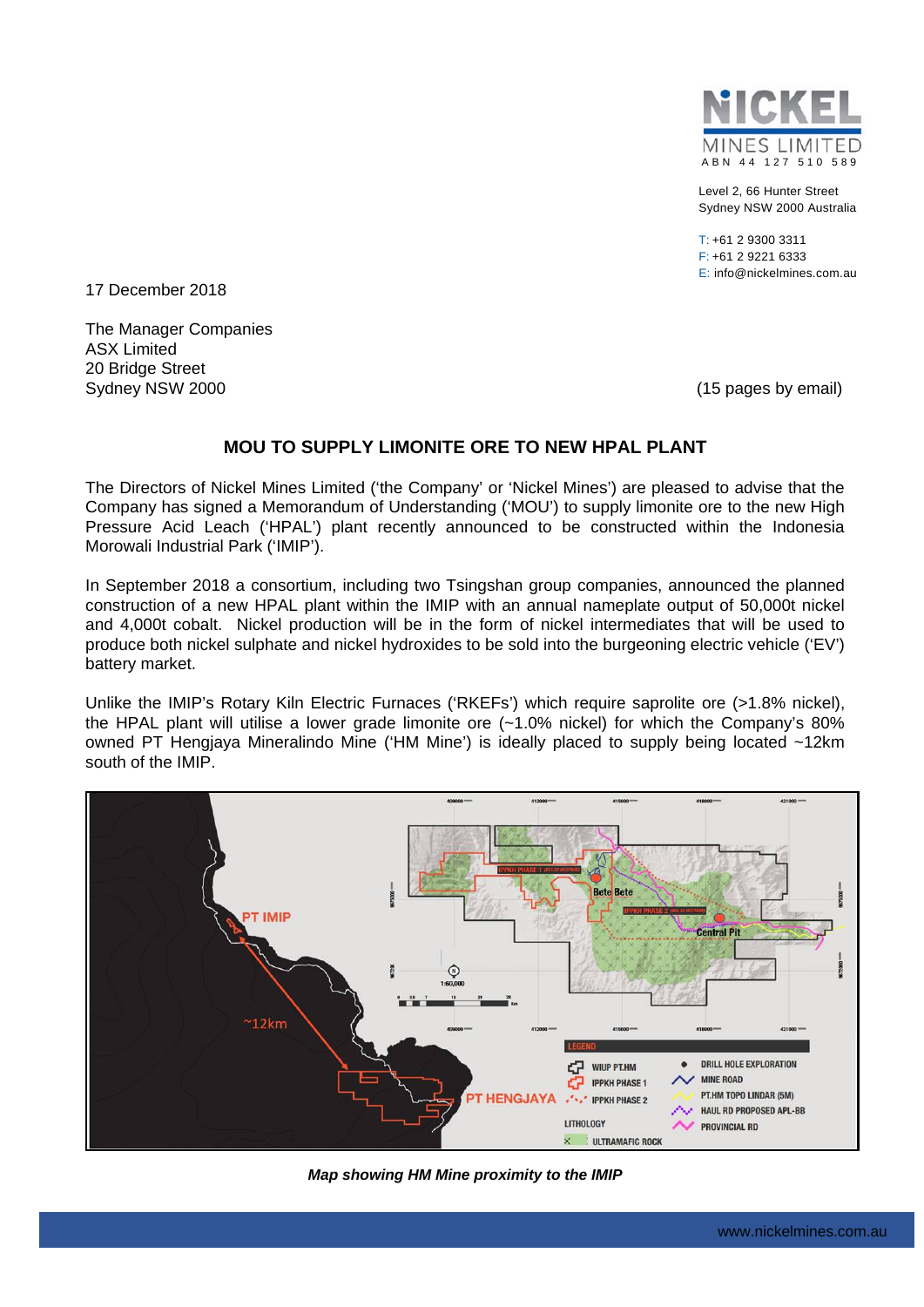The HM Mine is one of the largest tonnage, high grade operations in close proximity to the IMIP in central Sulawesi. Using a 1.0% Ni cut-off grade, the HM Mine hosts a JORC compliant resource of 180 million dry tonnes at 1.3% Ni and 0.08% Co, containing 2.3 million tonnes of contained nickel and 1.3 million tonnes of contained cobalt as follows:

| Category  | <b>Dry Tonnes</b><br>(million) | Ni (%) | Co(%) | Fe (%) |
|-----------|--------------------------------|--------|-------|--------|
| Measured  | 6.9                            | 1.2    | 0.07  | 23     |
| Indicated | 50                             | 1.4    | 0.07  | 26     |
| Inferred  | 120                            | 1.3    | 0.08  | 29     |
| Total     | 180                            | 1.3    | 0.08  | 28     |

The opportunity to supply limonite ore to the new HPAL plant will enable the Company to optimise and extract further significant value from its resource. Where mining to date has seen the orebody's limonite layer removed as overburden to reach the higher grade saprolite ore, the ability to now monetise this lower grade limonite material (comprising both nickel and cobalt) will materially improve the efficiency of HM Mines' operations, lower mining costs and improve profitability.



*Picture showing a cross section of the HM Mine ore body*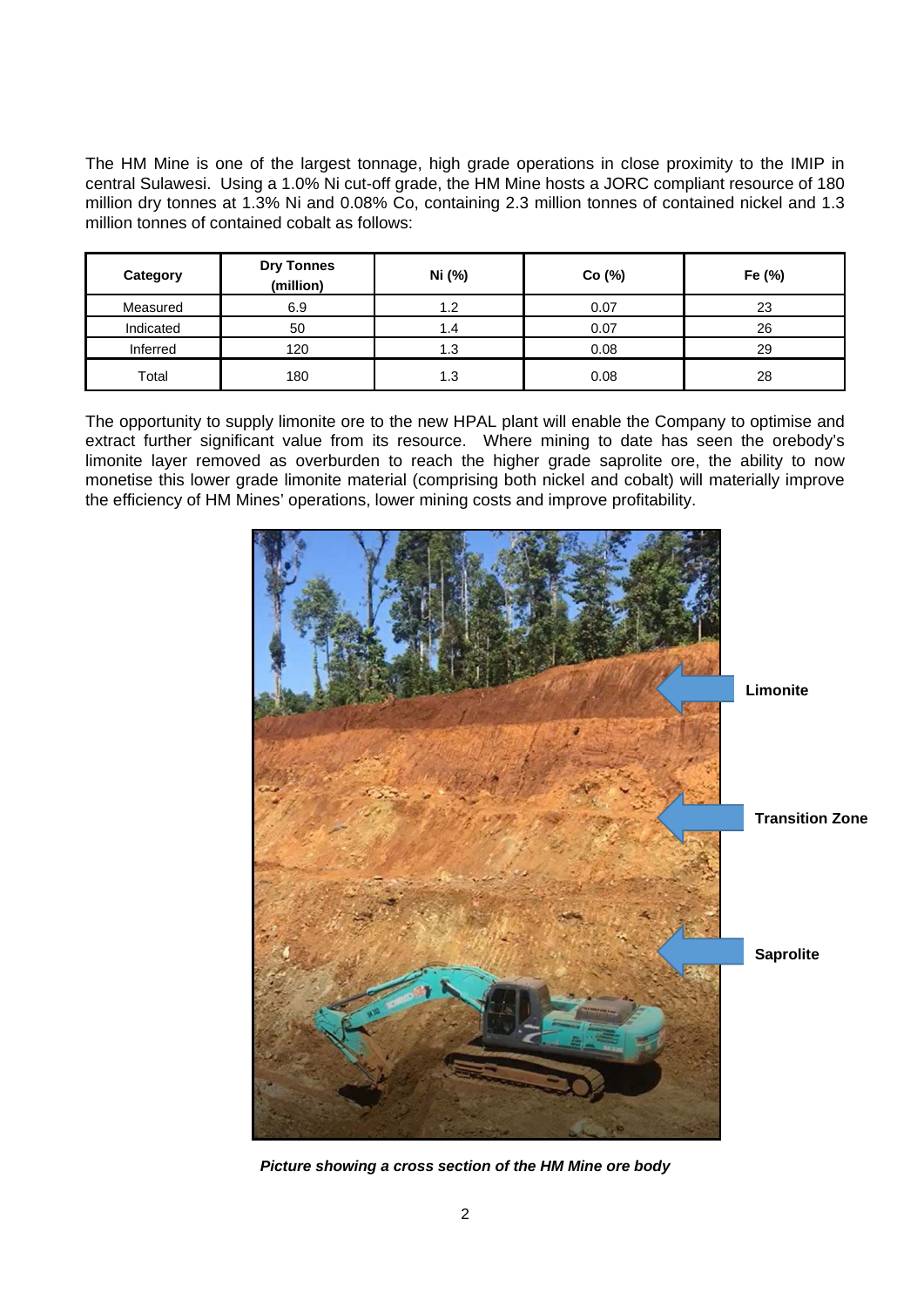Volume and pricing terms contemplated in the MOU remain commercial in confidence. Exclusivity to provide ore to the HPAL plant is not possible due to normal supply-risk management considerations.

In addition to the supply of limonite ore, the MOU also contemplates the potential for Nickel Mines' future equity participation in the HPAL plant, offering the Company significant diversity into the rapidly growing nickel sulphate and hydroxide markets.

The Company will continue to closely work with Tsingshan to progress this MOU into a binding definitive agreement as the HPAL plant nears completion and commissioning.

Commenting on the signing of the MOU Managing Director Justin Werner said:

*"We are pleased to have signed this MOU and to have the opportunity to be a material supplier of limonite ore to the new HPAL plant being built within the IMIP. The sale of our limonite ore which is sizeable and contains high cobalt grades will allow us to significantly reduce the cost of our mining operation and greatly increase the value of the HM Mine resource.* 

*The further opportunity for potential equity participation in the HPAL plant clearly demonstrates the opportunity for Nickel Mines, in close partnership with Tsingshan, to become a globally significant diversified nickel producer which sets us apart from our peers."* 

#### **For further information please contact**

Justin Werner Cameron Peacock +62 813 8191 2391 +61 439 908 732

Managing Director **Investor Relations and Business Development** jwerner@nickelmines.com.aucpeacock@nickelmines.com.au

#### **About Nickel Mines Limited**

Nickel Mines Limited (ASX: NIC) is an ASX listed company on the cusp of becoming a significant player in the global nickel industry having established a financial, operational and strategic partnership with China's Tsingshan group, the world largest stainless steel producer.

Under the terms of a Collaboration and Subscription Agreement with Shanghai Decent, a Tsingshan group company, Nickel Mines will own and operate RKEF processing facilities within the Indonesia Morowali Industrial Park which is the world's largest vertically integrated stainless steel facility with a current production capacity of 2.0 million tonnes per annum increasing to 3.0 million tonnes per annum.

Nickel Mines also holds an 80% interest in the Hengjaya Mine located in Morowali Regency, Central Sulawesi, Indonesia just 12 kilometres from the IMIP.

pjn9693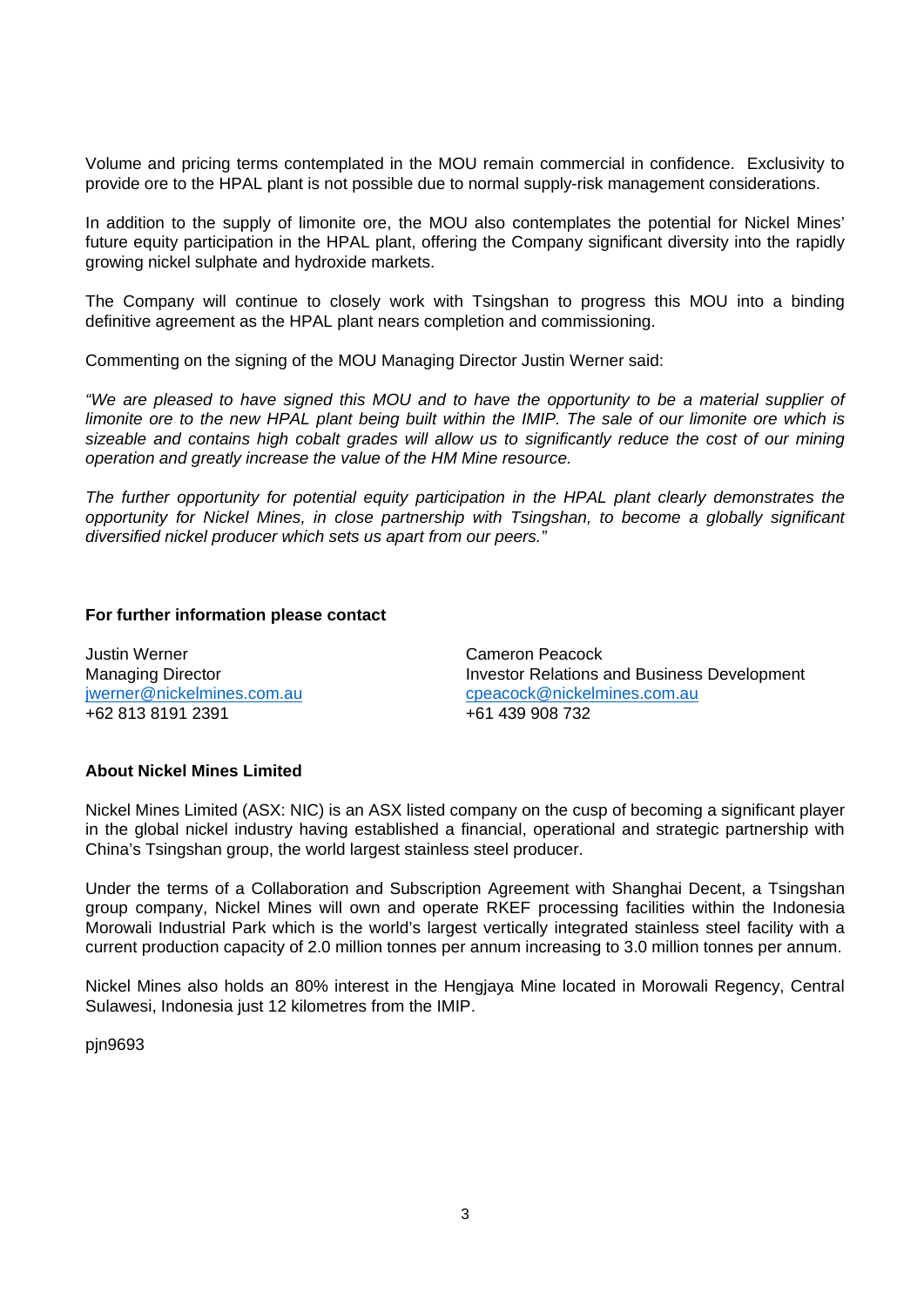

#### *Aerial photo of the IMIP.*

#### **Statement of Compliance**

The information in this report that relates to Mineral Resources is based on information compiled by Mr Brett Gunter, a Competent Person who is a Member of The Australasian Institute of Mining and Metallurgy. Mr Gunter has sufficient experience that is relevant to the style of mineralisation and type of deposit under consideration and to the activity being undertaking to qualify as a Competent Person as defined in the 2012 Edition of the 'Australasian Code for Reporting of Exploration Results, Mineral Resources and Ore Reserves'. Brett Gunter consents to the inclusion in the report of the matters based on his information in the form and context in which it appears.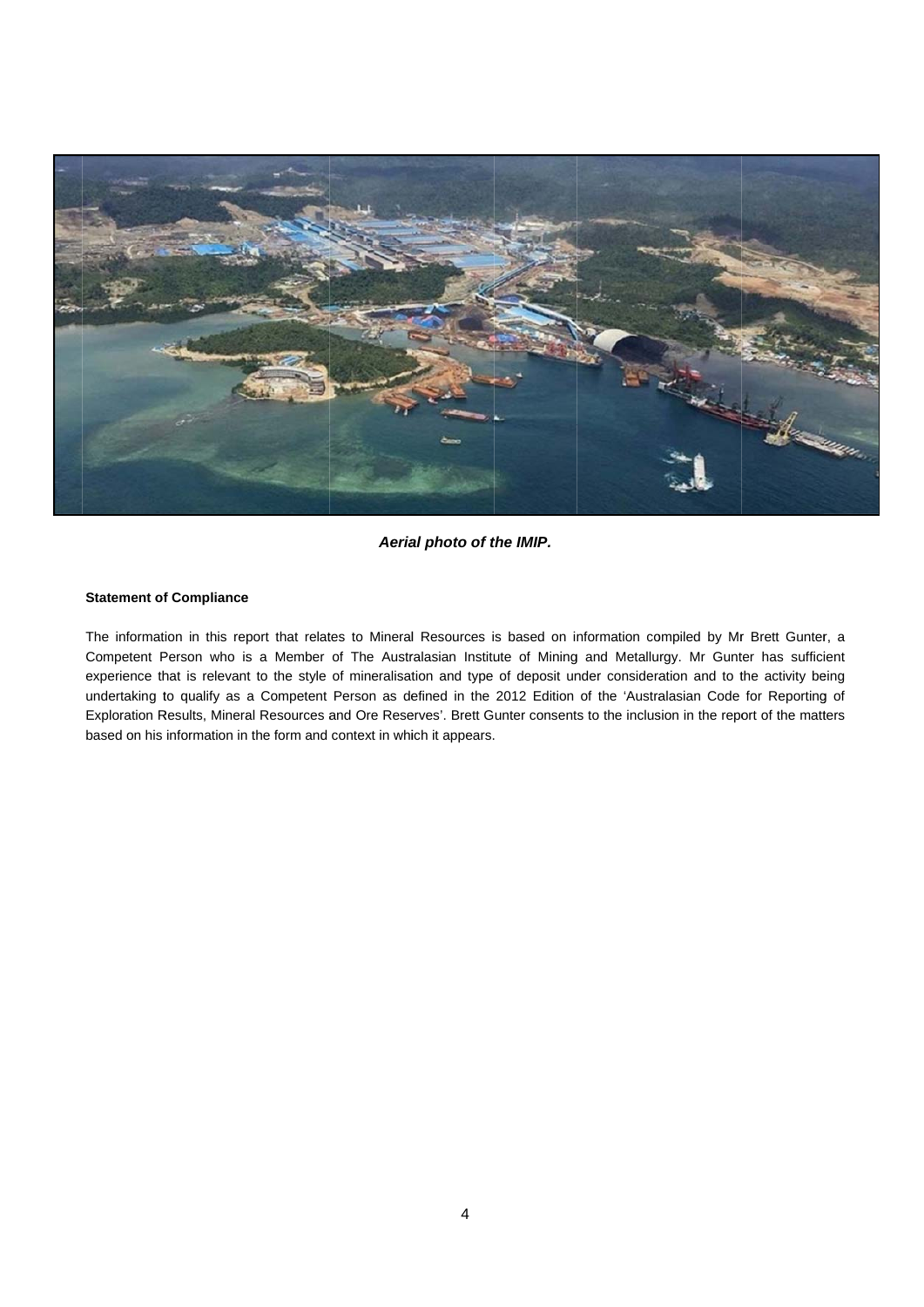## **APPENDIX 1**

# **JORC CODE (2012) RESOURCE ESTIMATE CHECKLIST**

| <b>Criteria</b>                 | <b>JORC Code explanation</b>                                                                                                                                                                                                                                                                                                                                                                                                                                                                                                                                                                                                                                                                                                                                                                                                                       | <b>Commentary</b>                                                                                                                                                                                                                                                                                                                                                                                                                                                                                                                                                                                     |
|---------------------------------|----------------------------------------------------------------------------------------------------------------------------------------------------------------------------------------------------------------------------------------------------------------------------------------------------------------------------------------------------------------------------------------------------------------------------------------------------------------------------------------------------------------------------------------------------------------------------------------------------------------------------------------------------------------------------------------------------------------------------------------------------------------------------------------------------------------------------------------------------|-------------------------------------------------------------------------------------------------------------------------------------------------------------------------------------------------------------------------------------------------------------------------------------------------------------------------------------------------------------------------------------------------------------------------------------------------------------------------------------------------------------------------------------------------------------------------------------------------------|
| <b>Sampling</b><br>techniques   | Nature and quality of sampling (eg cut channels, random<br>industry standard<br>chips, or specific specialised<br>measurement tools appropriate to the minerals under<br>investigation, such as down hole gamma sondes, or<br>handheld XRF instruments, etc). These examples should<br>not be taken as limiting the broad meaning of sampling.<br>Include reference to measures taken to ensure sample<br>representivity and the appropriate calibration of any<br>measurement tools or systems used.<br>Aspects of the determination of mineralisation that are<br>Material to the Public Report.<br>In cases where 'industry standard' work has been done<br>this would be relatively simple (eg 'reverse circulation<br>drilling was used to obtain 1 m samples from which 3 kg<br>was pulverised to produce a 30 g charge for fire assay'). In | Diamond drilling with sampling at geological intervals or 1m intervals<br>within geology, whole core sampling and analysis using XRF at an<br>internationally accredited laboratory. Older core drilling (pre-HM)<br>using full core techniques, full core sampling and splitting on site and<br>XRF analysis at an Indonesian accredited laboratory.<br>No specialised measurement tools, e.g. downhole gamma probes, or<br>handheld XRF instruments, etc. were employed.<br>Mineralisation is determined visually based on characteristics of the<br>laterite and confirmed by laboratory analysis. |
|                                 | other cases more explanation may be required, such as<br>where there is coarse gold that has inherent sampling<br>problems. Unusual commodities or mineralisation types<br>(eg submarine nodules) may warrant disclosure of detailed<br>information.                                                                                                                                                                                                                                                                                                                                                                                                                                                                                                                                                                                               |                                                                                                                                                                                                                                                                                                                                                                                                                                                                                                                                                                                                       |
| <b>Drilling</b><br>techniques   | Drill type (eg core, reverse circulation, open-hole hammer,<br>rotary air blast, auger, Bangka, sonic, etc) and details (eg<br>core diameter, triple or standard tube, depth of diamond<br>tails, face-sampling bit or other type, whether core is<br>oriented and if so, by what method, etc).                                                                                                                                                                                                                                                                                                                                                                                                                                                                                                                                                    | Diamond coring, no core orientation, all drilling in vertical holes using<br>Jacro-style drill rigs and HQ coring.                                                                                                                                                                                                                                                                                                                                                                                                                                                                                    |
| <b>Drill sample</b><br>recovery | Method of recording and assessing core and chip sample<br>recoveries and results assessed.<br>Measures taken to maximise sample recovery and ensure                                                                                                                                                                                                                                                                                                                                                                                                                                                                                                                                                                                                                                                                                                | Full coring and recovery of intervals noted. Recovery recorded is<br>equivalent to the length of core recovered, as a percentage of the drill<br>run.                                                                                                                                                                                                                                                                                                                                                                                                                                                 |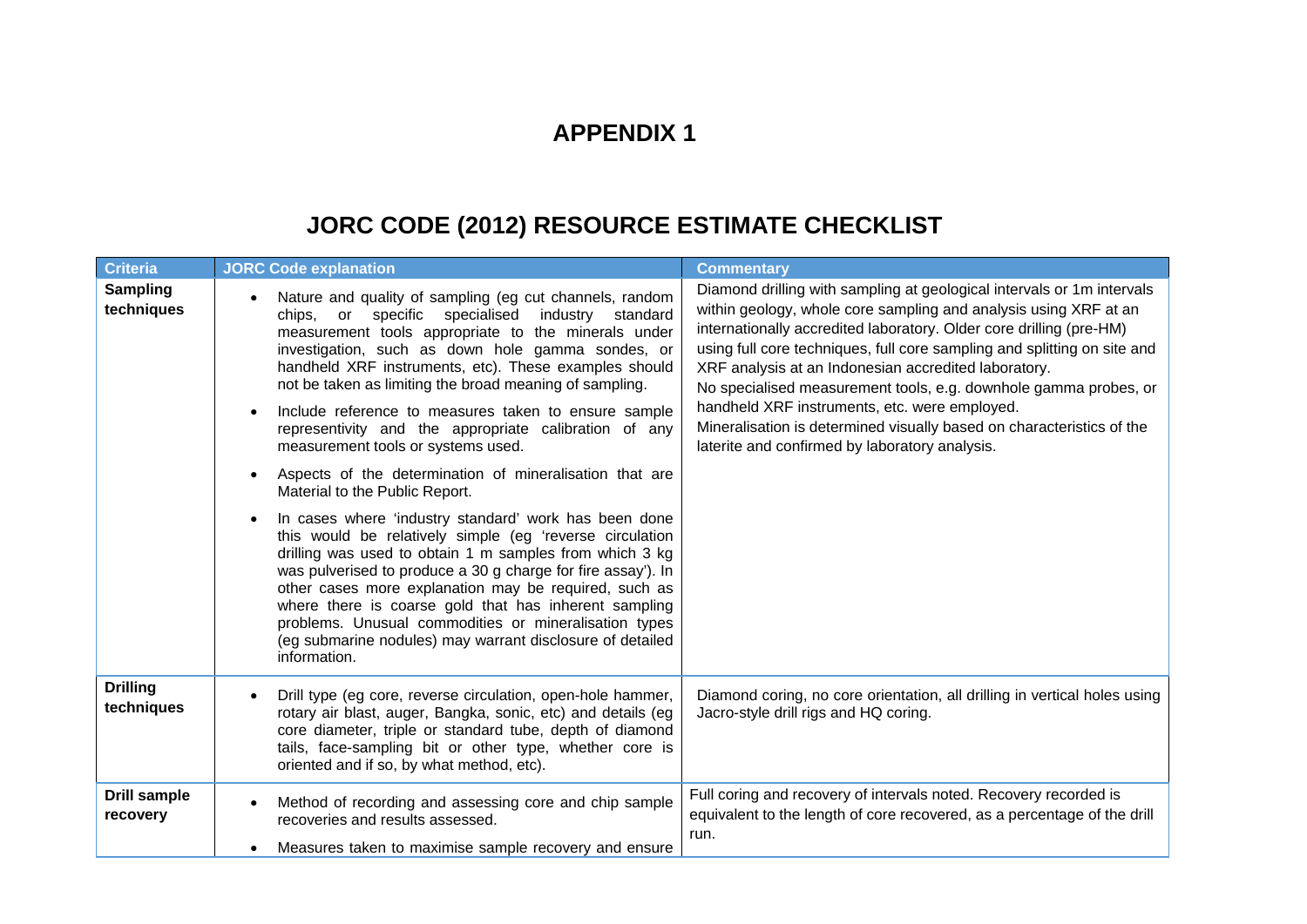| <b>Criteria</b>                                               | <b>JORC Code explanation</b>                                                                                                                                                                                                                                                                                                                                                                                                                                                                                                                                                                                                                                                                                                  | <b>Commentary</b>                                                                                                                                                                                                                                                                                                                                                                                                                                                                       |
|---------------------------------------------------------------|-------------------------------------------------------------------------------------------------------------------------------------------------------------------------------------------------------------------------------------------------------------------------------------------------------------------------------------------------------------------------------------------------------------------------------------------------------------------------------------------------------------------------------------------------------------------------------------------------------------------------------------------------------------------------------------------------------------------------------|-----------------------------------------------------------------------------------------------------------------------------------------------------------------------------------------------------------------------------------------------------------------------------------------------------------------------------------------------------------------------------------------------------------------------------------------------------------------------------------------|
|                                                               | representative nature of the samples.<br>Whether a relationship exists between sample recovery<br>and grade and whether sample bias may have occurred<br>due to preferential loss/gain of fine/coarse material.                                                                                                                                                                                                                                                                                                                                                                                                                                                                                                               |                                                                                                                                                                                                                                                                                                                                                                                                                                                                                         |
| Logging                                                       | Whether core and chip samples have been geologically<br>and geotechnically logged to a level of detail to support<br>appropriate Mineral Resource estimation, mining studies<br>and metallurgical studies.<br>Whether logging is qualitative or quantitative in nature.<br>$\bullet$<br>Core (or costean, channel, etc) photography.<br>The total length and percentage of the relevant<br>intersections logged.                                                                                                                                                                                                                                                                                                              | Core photographed and geologically logged from recent HM drilling,<br>100% of core logged from all phases of historical exploration.<br>Logging is qualitative in nature and quantitative for percentage of<br>boulders.<br>Previous drilling was geologically logged but no core photos are<br>available.                                                                                                                                                                              |
| Sub-sampling<br>techniques<br>and sample<br>preparation       | If core, whether cut or sawn and whether quarter, half or all<br>$\bullet$<br>core taken.<br>If non-core, whether riffled, tube sampled, rotary split, etc<br>and whether sampled wet or dry.<br>For all sample types, the nature, quality<br>and<br>$\bullet$<br>appropriateness of the sample preparation technique.<br>Quality control procedures adopted for all sub-sampling<br>stages to maximise representivity of samples.<br>Measures taken to ensure that the sampling is<br>representative of the in situ material collected, including for<br>instance results for field duplicate/second-half sampling.<br>Whether sample sizes are appropriate to the grain size of<br>$\bullet$<br>the material being sampled. | Core is sampled whole and split on site with 1 sample retained in<br>case of sample loss in transit.<br>The sample preparation techniques employed are industry practice,<br>with full core samples collected based on geological horizon. The<br>samples are weighed and dispatched to the laboratory.<br>Sampling equipment is cleaned between each sample run split.<br>The sample size is appropriate, with HQ coring ensuring good<br>sample size.                                 |
| <b>Quality of</b><br>assay data<br>and<br>laboratory<br>tests | The nature, quality and appropriateness of the assaying<br>and laboratory procedures used and whether the technique<br>is considered partial or total.<br>For geophysical tools, spectrometers, handheld XRF<br>instruments, etc, the parameters used in determining the<br>analysis including instrument make and model, reading<br>times, calibrations factors applied and their derivation, etc.<br>Nature of quality control procedures adopted (eg                                                                                                                                                                                                                                                                       | Standard nickel package XRF for HM drilling, internationally<br>accredited laboratory and internal QA/QC procedures. Methods used<br>are total.<br>No on-site analytical tools have been used.<br>HM drilling has standards and limestone blanks inserted into the<br>sample runs but was not implemented in older drilling (or data is not<br>available). No external laboratory checks. Review of the available<br>data shows a minor variance in the expected values in some periods |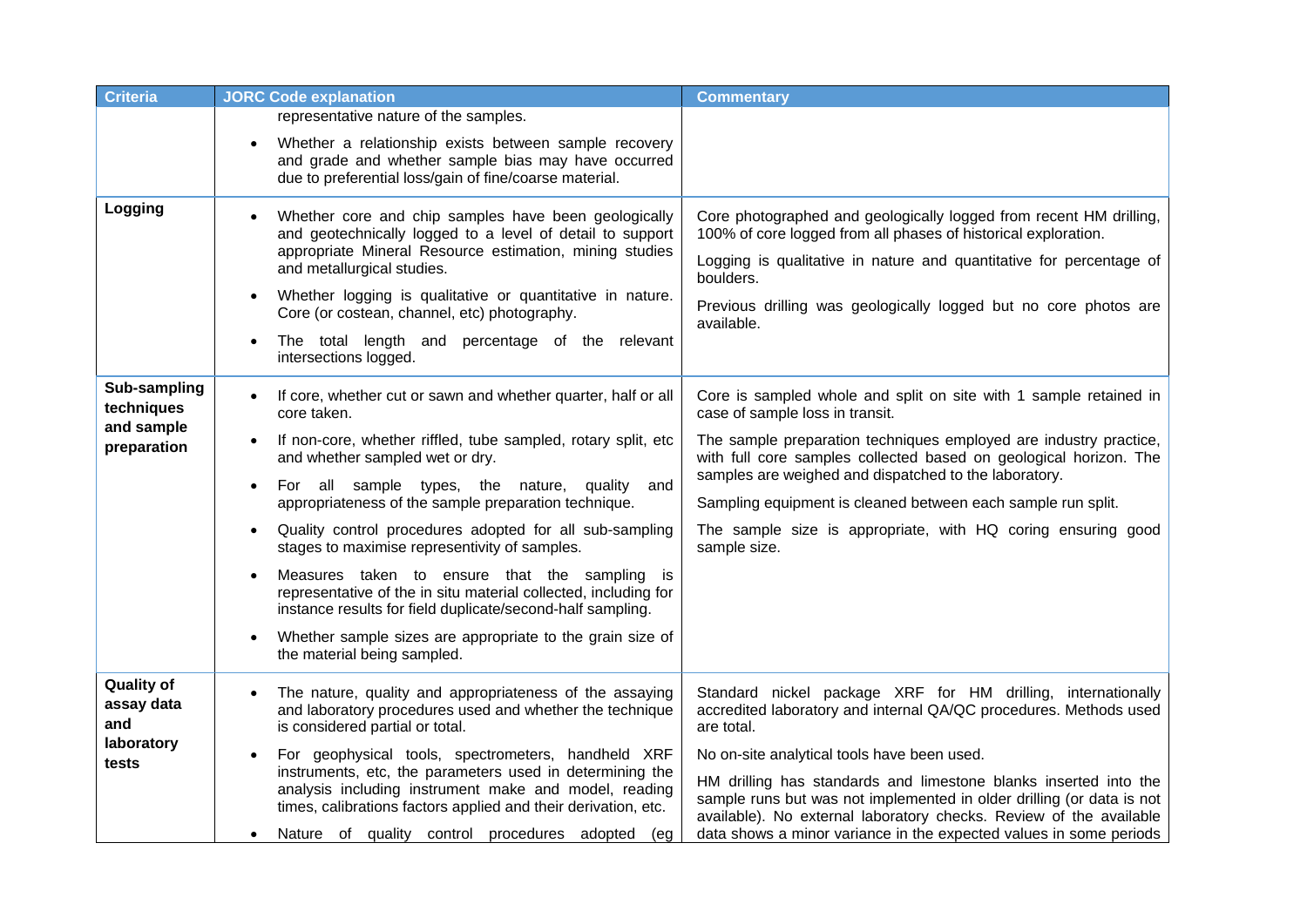| <b>Criteria</b>                                                            | <b>JORC Code explanation</b>                                                                                                                                                                                                                                                                                                                                                                                      | <b>Commentary</b>                                                                                                                                                                                                                                                                                  |
|----------------------------------------------------------------------------|-------------------------------------------------------------------------------------------------------------------------------------------------------------------------------------------------------------------------------------------------------------------------------------------------------------------------------------------------------------------------------------------------------------------|----------------------------------------------------------------------------------------------------------------------------------------------------------------------------------------------------------------------------------------------------------------------------------------------------|
|                                                                            | standards, blanks, duplicates, external laboratory checks)<br>and whether acceptable levels of accuracy (ie lack of bias)<br>and precision have been established.                                                                                                                                                                                                                                                 | of analysis but we do not consider this material in establishing a<br>mineralisation grade.                                                                                                                                                                                                        |
| <b>Verification of</b><br>sampling and<br>assaying                         | The verification of significant intersections by either<br>independent or alternative company personnel.<br>The use of twinned holes.<br>$\bullet$<br>Documentation of primary data, data entry procedures,<br>$\bullet$<br>data verification, data storage (physical and electronic)<br>protocols.<br>Discuss any adjustment to assay data.<br>$\bullet$                                                         | None undertaken, no twin holes drilled. No adjustment to assays<br>made. Checks between analysis sheets and primary database made<br>and company personnel spent a large amount of time in reconciling<br>and checking old drill data and incorporating the data into the new<br>database.         |
| <b>Location of</b><br>data points                                          | Accuracy and quality of surveys used to locate drill holes<br>$\bullet$<br>(collar and down-hole surveys), trenches, mine workings<br>and other locations used in Mineral Resource estimation.                                                                                                                                                                                                                    | Total station survey of drill collars in Block 1, 2 and 3. Total station<br>survey for all Bete Bete collars. GPS for outlying holes and older<br>drilling based on a grid system.                                                                                                                 |
|                                                                            | Specification of the grid system used.                                                                                                                                                                                                                                                                                                                                                                            | All data projected to UTM WGS 84 Zone 51 South.                                                                                                                                                                                                                                                    |
|                                                                            | Quality and adequacy of topographic control.                                                                                                                                                                                                                                                                                                                                                                      | Topography of the entire concession by LIDAR. Topography is<br>detailed and adequate.                                                                                                                                                                                                              |
| Data spacing<br>and<br>distribution                                        | Data spacing for reporting of Exploration Results.<br>Whether the data spacing and distribution is sufficient to<br>establish the degree of geological and grade continuity<br>appropriate for the Mineral Resource and Ore Reserve<br>estimation procedure(s) and classifications applied.<br>Whether sample compositing has been applied.<br>$\bullet$                                                          | Drilling on 25x25m, 50x50m and 100x100m spacing. Some wildcat<br>holes on irregular spacing.<br>Continuity of grade and structure has been demonstrated between<br>drill holes as evidenced in the geological models and numerical<br>interpolants.<br>Analytical data composited on 1m intervals. |
| <b>Orientation of</b><br>data in<br>relation to<br>geological<br>structure | Whether the orientation of sampling achieves unbiased<br>$\bullet$<br>sampling of possible structures and the extent to which this<br>is known, considering the deposit type.<br>If the relationship between the drilling orientation and the<br>$\bullet$<br>orientation of key mineralised structures is considered to<br>have introduced a sampling bias, this should be assessed<br>and reported if material. | Vertical drill holes in horizontal laterite deposit. Suitable for this type<br>of deposit.<br>No sampling bias has been introduced. Methodology is standard<br>industry practice.                                                                                                                  |
| <b>Sample</b><br>security                                                  | The measures taken to ensure sample security.                                                                                                                                                                                                                                                                                                                                                                     | Not applicable for Ni laterite samples. Standard chain of custody for<br>laboratory dispatch.                                                                                                                                                                                                      |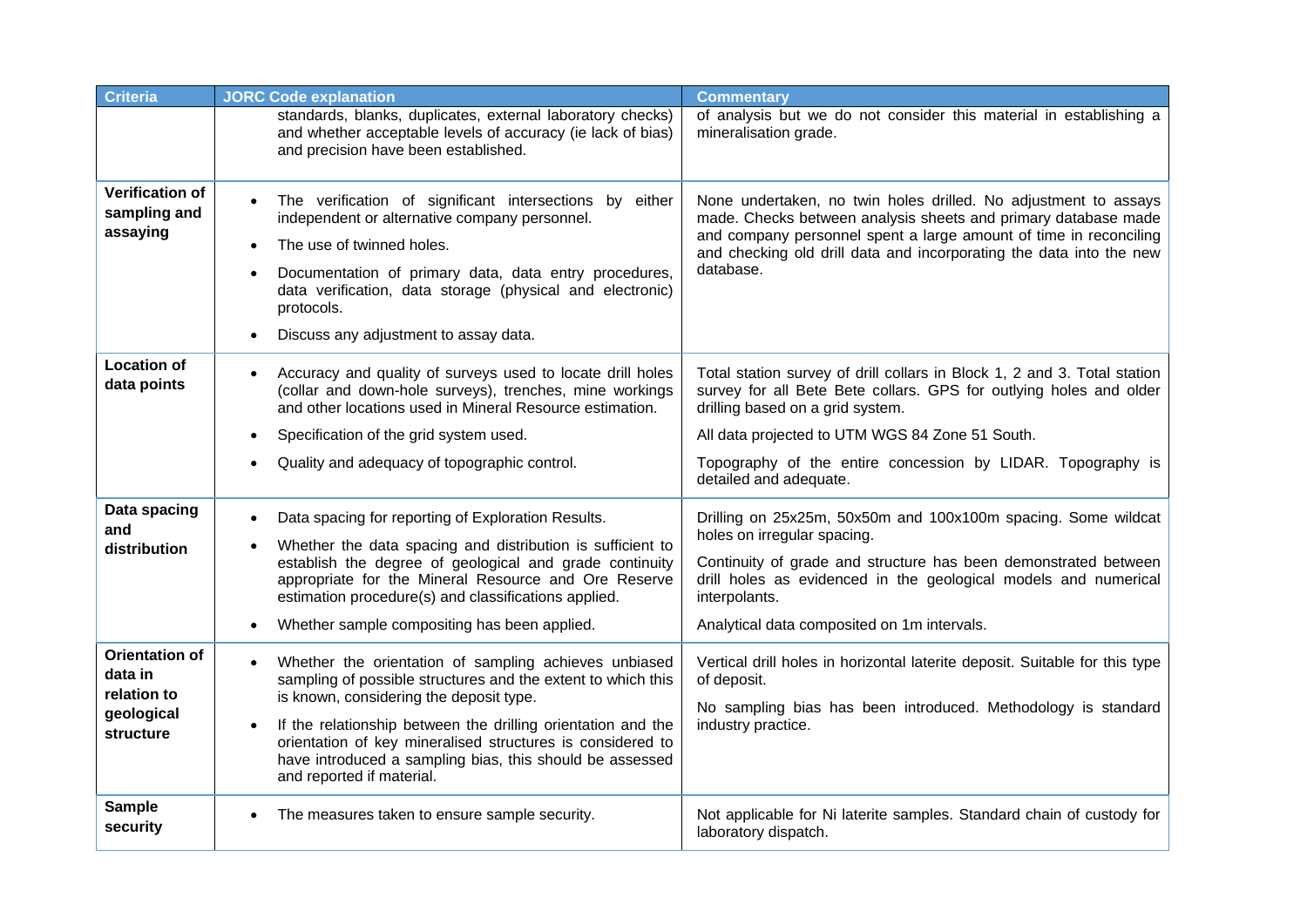| <b>Criteria</b>                                         | <b>JORC Code explanation</b>                                                                                                                                                                                                                                                                                                                                                                                                                                                                                                                                                                                                                                                                                                                         | <b>Commentary</b>                                                                                                                                                                                                                                                                                                                                                                                                                                                                                                          |
|---------------------------------------------------------|------------------------------------------------------------------------------------------------------------------------------------------------------------------------------------------------------------------------------------------------------------------------------------------------------------------------------------------------------------------------------------------------------------------------------------------------------------------------------------------------------------------------------------------------------------------------------------------------------------------------------------------------------------------------------------------------------------------------------------------------------|----------------------------------------------------------------------------------------------------------------------------------------------------------------------------------------------------------------------------------------------------------------------------------------------------------------------------------------------------------------------------------------------------------------------------------------------------------------------------------------------------------------------------|
| <b>Audits or</b><br>reviews                             | The results of any audits or reviews of sampling<br>$\bullet$<br>techniques and data.                                                                                                                                                                                                                                                                                                                                                                                                                                                                                                                                                                                                                                                                | Standard techniques for sampling, training provided, data reviewed<br>for consistency. The Geoservices sample preparation laboratory in<br>Kendari was inspected by the author. Sampling techniques and<br>administration reviewed on site by the author.                                                                                                                                                                                                                                                                  |
| <b>Mineral</b><br>tenement and<br>land tenure<br>status | Type, reference name/number, location and ownership<br>including agreements or material issues with third parties<br>such as joint ventures, partnerships, overriding royalties,<br>native title interests, historical sites, wilderness or national<br>park and environmental settings.<br>The security of the tenure held at the time of reporting<br>along with any known impediments to obtaining a licence<br>to operate in the area.                                                                                                                                                                                                                                                                                                           | The HM concession area is based on the legality of an IUP<br>Operasi/Produksi (Izin Usaha Pertambangan or mining business<br>licence, Operation/Production) for nickel with the Decree number<br>540.3/SK.001/DESDM/IV/2011. The concession covers an area of<br>6,249 hectares and was issued on the 16th of June 2011, valid until<br>the 31st of May 2031. HM is owned 80% by NIC and the remaining<br>20% is held by Indonesian national entities.<br>Licence is fully operational and in compliance with regulations. |
| <b>Exploration</b><br>done by other<br>parties          | Acknowledgment and appraisal of exploration by other<br>parties.                                                                                                                                                                                                                                                                                                                                                                                                                                                                                                                                                                                                                                                                                     | Previous exploration by other parties assessed and incorporated into<br>current data sets.                                                                                                                                                                                                                                                                                                                                                                                                                                 |
| Geology                                                 | Deposit type, geological setting and style of mineralisation.                                                                                                                                                                                                                                                                                                                                                                                                                                                                                                                                                                                                                                                                                        | Nickel laterite deposit, mineralisation occurs as concentrations of Ni<br>minerals due to the processes of tropical weathering and enrichment.<br>Nickel mineralisation dominated by garnierite.                                                                                                                                                                                                                                                                                                                           |
| <b>Drill hole</b><br><b>Information</b>                 | A summary of all information material to the understanding<br>$\bullet$<br>of the exploration results including a tabulation of the<br>following information for all Material drill holes:<br>easting and northing of the drill hole collar<br>$\circ$<br>elevation or RL (Reduced Level - elevation above<br>$\circ$<br>sea level in metres) of the drill hole collar<br>dip and azimuth of the hole<br>O<br>down hole length and interception depth<br>O<br>hole length.<br>$\circ$<br>If the exclusion of this information is justified on the basis<br>that the information is not Material and this exclusion does<br>not detract from the understanding of the report, the<br>Competent Person should clearly explain why this is the<br>case. | There are numerous drill holes (1,403 in total). The inclusion of the<br>drill hole collars is not material to the understanding of this report.<br>The drill holes are all drilled vertically to various depths to intersect<br>the nickel-bearing saprolite and depth of limonite overburden. There<br>is no alternative interpretation that can be made from the drilling<br>data.                                                                                                                                      |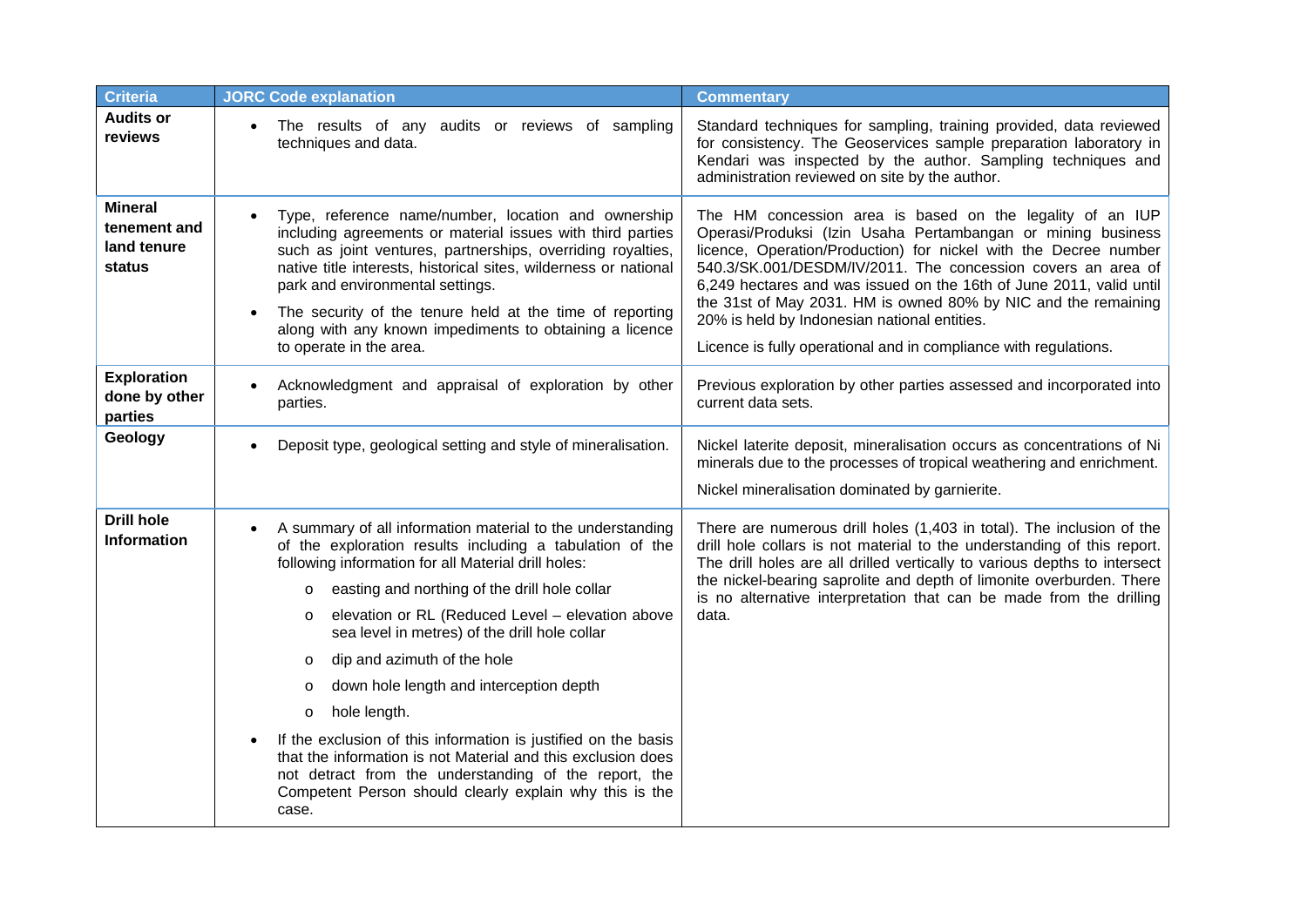| <b>Criteria</b>                                    | <b>JORC Code explanation</b>                                                                                                                                                                                                                                                                                                                                                                                         | <b>Commentary</b>                                                                                                                                                         |
|----------------------------------------------------|----------------------------------------------------------------------------------------------------------------------------------------------------------------------------------------------------------------------------------------------------------------------------------------------------------------------------------------------------------------------------------------------------------------------|---------------------------------------------------------------------------------------------------------------------------------------------------------------------------|
| <b>Data</b><br>aggregation<br>methods              | In reporting Exploration Results, weighting averaging<br>$\bullet$<br>techniques, maximum and/or minimum grade truncations<br>(eg cutting of high grades) and cut-off grades are usually<br>Material and should be stated.                                                                                                                                                                                           | No cutting of high-grade samples.<br>Cut-off grade determined based on current industry trends and an<br>assessment of basic economics of a direct shipping operation and |
|                                                    | Where aggregate intercepts incorporate short lengths of<br>high grade results and longer lengths of low grade results,<br>the procedure used for such aggregation should be stated<br>and some typical examples of such aggregations should<br>be shown in detail.                                                                                                                                                   | contractor costs.<br>No metal equivalents reported.                                                                                                                       |
|                                                    | The assumptions used for any reporting of metal<br>$\bullet$<br>equivalent values should be clearly stated.                                                                                                                                                                                                                                                                                                          |                                                                                                                                                                           |
| Relationship<br>between                            | These relationships are particularly important in the<br>reporting of Exploration Results.                                                                                                                                                                                                                                                                                                                           | The mineralisation is flat-lying and the drill holes are vertical. The<br>mineralised widths are true widths as the intercepts are close to                               |
| mineralisation<br>widths and<br>intercept          | If the geometry of the mineralisation with respect to the drill<br>hole angle is known, its nature should be reported.                                                                                                                                                                                                                                                                                               | perpendicular to the mineralised horizon.                                                                                                                                 |
| lengths                                            | If it is not known and only the down hole lengths are<br>reported, there should be a clear statement to this effect<br>(eg 'down hole length, true width not known').                                                                                                                                                                                                                                                |                                                                                                                                                                           |
| <b>Diagrams</b>                                    | Appropriate maps and sections (with scales) and<br>$\bullet$<br>tabulations of intercepts should be included for any<br>significant discovery being reported These should include,<br>but not be limited to a plan view of drill hole collar locations<br>and appropriate sectional views.                                                                                                                           | These have been incorporated into the report.                                                                                                                             |
| <b>Balanced</b><br>reporting                       | Where comprehensive reporting of all Exploration Results<br>is not practicable, representative reporting of both low and<br>high grades and/or widths should be practiced to avoid<br>misleading reporting of Exploration Results.                                                                                                                                                                                   | Exploration results are not being reported. All relevant drill hole data is<br>incorporated in the Mineral Resource estimate.                                             |
| <b>Other</b><br>substantive<br>exploration<br>data | Other exploration data, if meaningful and material, should<br>$\bullet$<br>be reported including (but not limited to): geological<br>observations; geophysical survey results; geochemical<br>survey results; bulk samples - size and method of<br>treatment; metallurgical test results; bulk density,<br>groundwater, geotechnical and rock characteristics;<br>potential deleterious or contaminating substances. | No other exploration data is considered material other than what has<br>already been reported.                                                                            |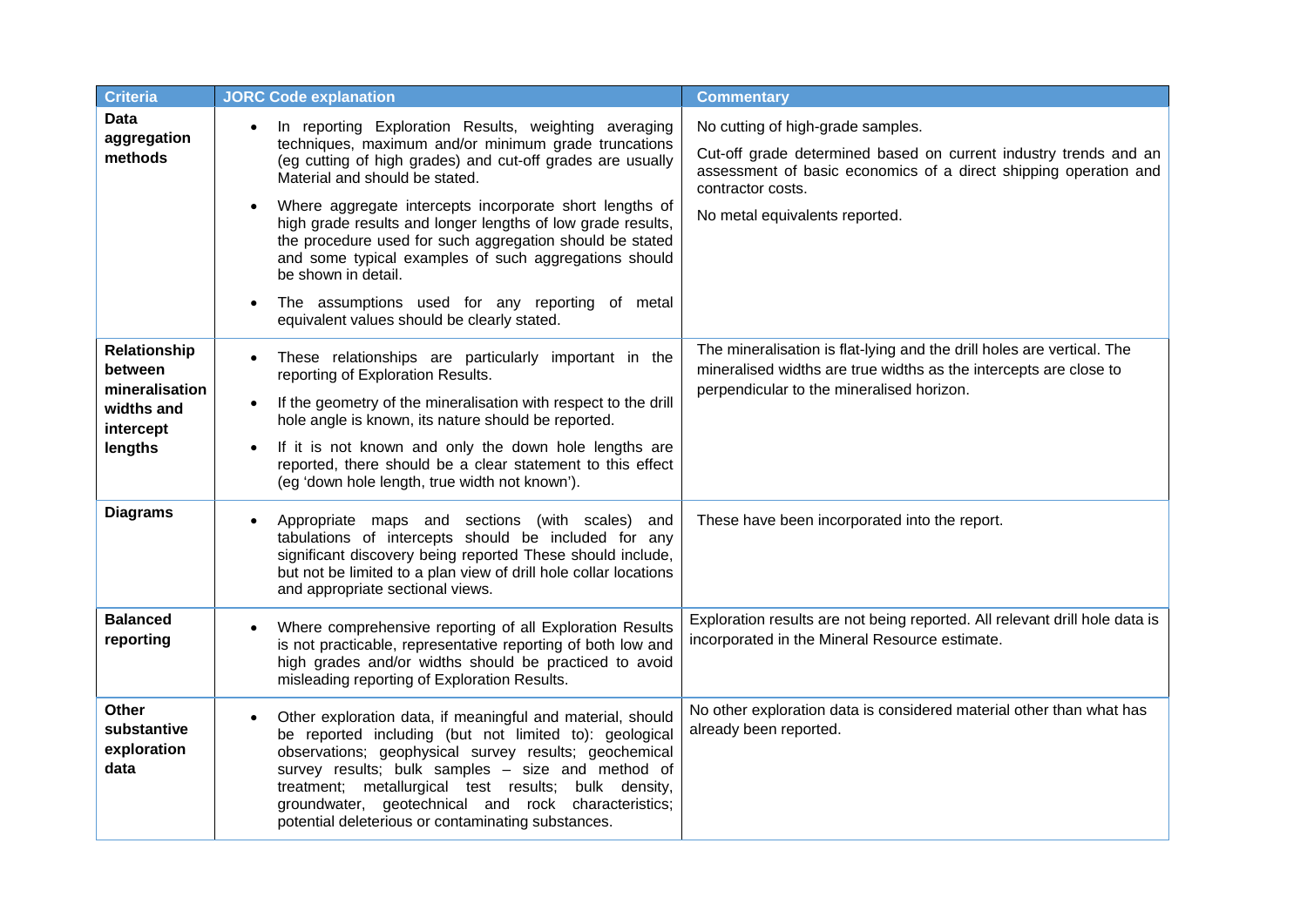| <b>Criteria</b>     | <b>JORC Code explanation</b>                                                                                                                                                                               | <b>Commentary</b>                                                                                                                                                           |
|---------------------|------------------------------------------------------------------------------------------------------------------------------------------------------------------------------------------------------------|-----------------------------------------------------------------------------------------------------------------------------------------------------------------------------|
| <b>Further work</b> | The nature and scale of planned further work (eg tests for<br>lateral extensions or depth extensions or large-scale step-<br>out drilling).                                                                | Recommendations outlined in report for infill drilling to lift Resource<br>categories. The broad boundaries of mineralised zones have been<br>established by previous work. |
|                     | Diagrams clearly highlighting the areas of possible<br>extensions, including the main geological interpretations<br>and future drilling areas, provided this information is not<br>commercially sensitive. |                                                                                                                                                                             |

| <b>Criteria</b>              | <b>JORC Code explanation</b>                                                                                                                                                                                                                                                                                                                                                                                | <b>Commentary</b>                                                                                                                                                                                                                                                                                                                                                                                                                                                                                                                                                                                 |
|------------------------------|-------------------------------------------------------------------------------------------------------------------------------------------------------------------------------------------------------------------------------------------------------------------------------------------------------------------------------------------------------------------------------------------------------------|---------------------------------------------------------------------------------------------------------------------------------------------------------------------------------------------------------------------------------------------------------------------------------------------------------------------------------------------------------------------------------------------------------------------------------------------------------------------------------------------------------------------------------------------------------------------------------------------------|
| <b>Database</b><br>integrity | Measures taken to ensure that data has not been corrupted<br>by, for example, transcription or keying errors, between its<br>initial collection and its use for Mineral Resource estimation<br>purposes.<br>Data validation procedures used.                                                                                                                                                                | Validation procedures included checks on hole lengths versus assay<br>data and geology data, missing assays, correct transposing of<br>analysis data and collar reconciliations. Some errors detected were<br>rectified and HM personnel also contributed to the final validated<br>database.                                                                                                                                                                                                                                                                                                     |
| <b>Site visits</b>           | Comment on any site visits undertaken by the Competent<br>Person and the outcome of those visits.<br>If no site visits have been undertaken indicate why this is the<br>case.                                                                                                                                                                                                                               | The CP completed a site visit in 2015 during the final phases of the<br>exploration drilling program. He reviewed the mined areas, drilling<br>techniques, core administration and sampling techniques and<br>reviewed the Geoservices sample preparation facility in Kendari.<br>The CP is satisfied the quality of data is suitable for use in estimating<br>Resources.                                                                                                                                                                                                                         |
| Geological<br>interpretation | Confidence in (or conversely, the uncertainty of) the<br>geological interpretation of the mineral deposit.<br>Nature of the data used and of any assumptions made.<br>The effect, if any, of alternative interpretations on Mineral<br>Resource estimation.<br>The use of geology in guiding and controlling Mineral<br>Resource estimation.<br>The factors affecting continuity both of grade and geology. | The geological interpretation is certain as evidenced in the field and<br>based on numerous similar deposits in the region.<br>All drilling data was utilised in the geological model, assumptions<br>made on the geochemical signature of logged lithologies to<br>standardise the stratigraphy and removal of minor rock codes.<br>The geology is simple and laterite nickel deposits are commonly<br>developed throughout Sulawesi. Geology has been used to constrain<br>the interpolation.<br>The stratigraphic sequence was used to constrain the numerical<br>interpolants and composites. |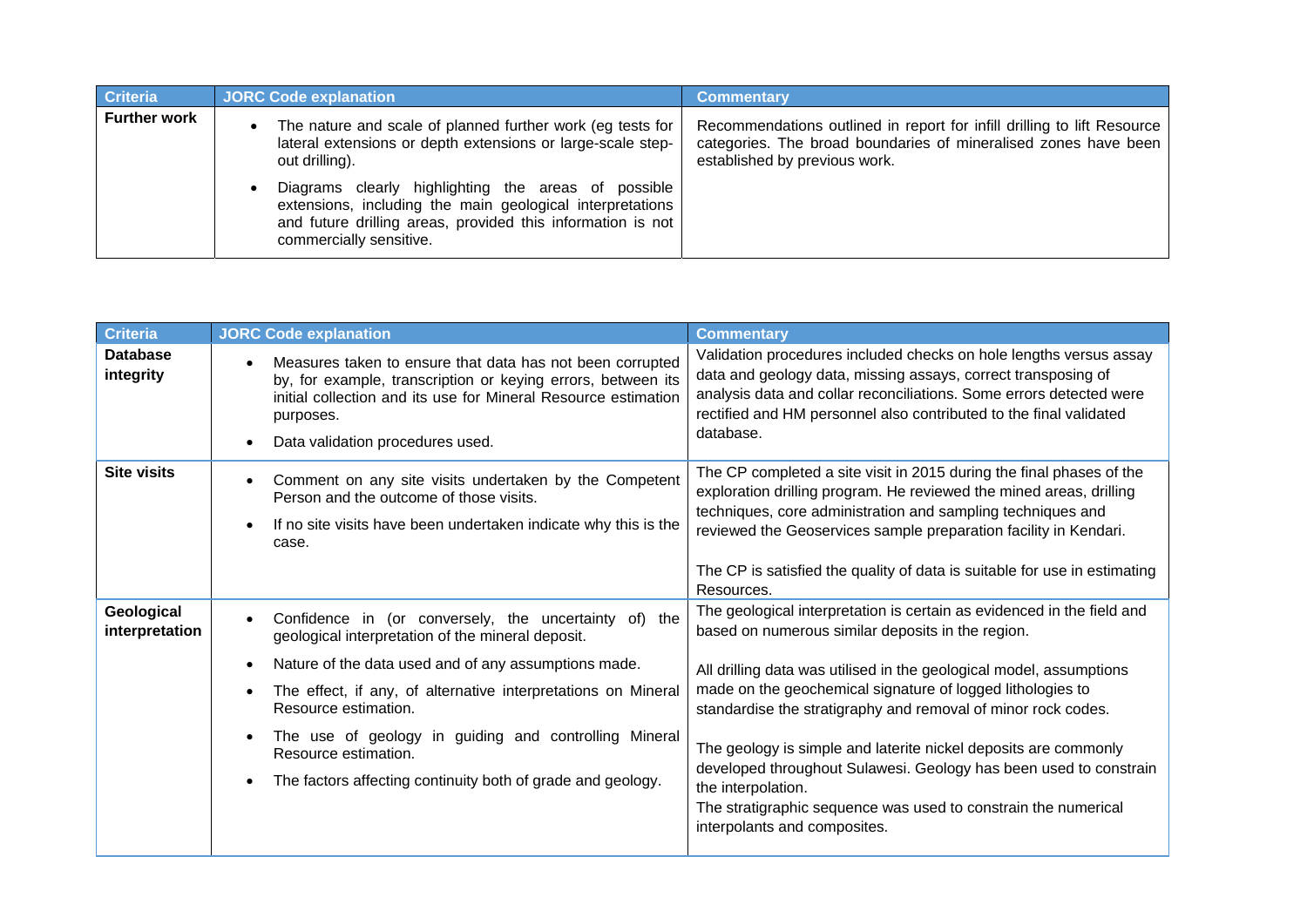| <b>Criteria</b>                                     | <b>JORC Code explanation</b>                                                                                                                                                                                                                                                                                                                                                 | <b>Commentary</b>                                                                                                                                                                                                                                                                                                                                                                                                      |
|-----------------------------------------------------|------------------------------------------------------------------------------------------------------------------------------------------------------------------------------------------------------------------------------------------------------------------------------------------------------------------------------------------------------------------------------|------------------------------------------------------------------------------------------------------------------------------------------------------------------------------------------------------------------------------------------------------------------------------------------------------------------------------------------------------------------------------------------------------------------------|
|                                                     |                                                                                                                                                                                                                                                                                                                                                                              | Continuity of grade and geology can be affected by topography,<br>where steep slopes do not allow the accumulation of laterites.<br>Bedrock structures can also affect areas of high-grade accumulations<br>and the process of supergene enrichment.                                                                                                                                                                   |
| <b>Dimensions</b>                                   | The extent and variability of the Mineral Resource expressed<br>as length (along strike or otherwise), plan width, and depth<br>below surface to the upper and lower limits of the Mineral<br>Resource.                                                                                                                                                                      | The area of the Block A, B and C is approximately 3km long x<br>0.75km wide. The mineralisation depth ranges between 1-20m and is<br>variable in thickness between 1 and 10m.                                                                                                                                                                                                                                          |
|                                                     |                                                                                                                                                                                                                                                                                                                                                                              | The Central area covers an area of approximately 1,200ha and is<br>3.3x4.3km. The mineralisation depth ranges between 1-20m and is<br>variable in thickness between 1 and 10m.                                                                                                                                                                                                                                         |
|                                                     |                                                                                                                                                                                                                                                                                                                                                                              | The Bete Bete deposit covers an area of 150 hectares and is 2km<br>north-south and 1km east-west. The mineralisation depth ranges<br>between1-15m and thickness up to 10m.                                                                                                                                                                                                                                             |
|                                                     |                                                                                                                                                                                                                                                                                                                                                                              | The West Bete Bete deposit is poorly defined and covers<br>approximately 360Ha. The deposit is 2.8km by 1.5km, oriented<br>northwest-southeast. The Ni mineralisation is weeakly developed<br>between 1-5m thick and between 1-15m depth.                                                                                                                                                                              |
| <b>Estimation</b><br>and<br>modelling<br>techniques | The nature and appropriateness of the<br>estimation<br>technique(s) applied and key assumptions, including<br>treatment of extreme grade values, domaining, interpolation<br>parameters and maximum distance of extrapolation from<br>data points. If a computer assisted estimation method was<br>chosen include a description of computer software and<br>parameters used. | Leapfrog Geo used for the modelling and interpolation. The<br>estimation technique uses a radial basis function for interpolation of<br>both geology and numerical interpolants. Nickel laterites have few<br>extreme values. Geological domains were utilised to constrain both<br>geological assignment and grade assignment to each block.<br>Extrapolation distance of 150m from any drill data for the geological |
|                                                     | The availability of check estimates, previous estimates<br>and/or mine production records and whether the Mineral<br>Resource estimate takes appropriate account of such data.                                                                                                                                                                                               | model but the block model was categorised according to distance<br>from a valid point of observation.                                                                                                                                                                                                                                                                                                                  |
|                                                     | The assumptions made regarding recovery of by-products.<br>$\bullet$                                                                                                                                                                                                                                                                                                         | No previous estimates reported in accordance with the JORC Code                                                                                                                                                                                                                                                                                                                                                        |
|                                                     | Estimation of deleterious elements or other non-grade<br>variables of economic significance (eg sulphur for acid mine<br>drainage characterisation).                                                                                                                                                                                                                         | but a reconciliation on mined material from the Bete Bete deposit<br>versus shipments shows an acceptable reconciliation.                                                                                                                                                                                                                                                                                              |
|                                                     | In the case of block model interpolation, the block size in<br>relation to the average sample spacing and the search<br>employed.                                                                                                                                                                                                                                            | No by products are considered.<br>No deleterious elements considered. DSO has penalties on high<br>moisture and high Fe but these do not preclude economic viability.                                                                                                                                                                                                                                                  |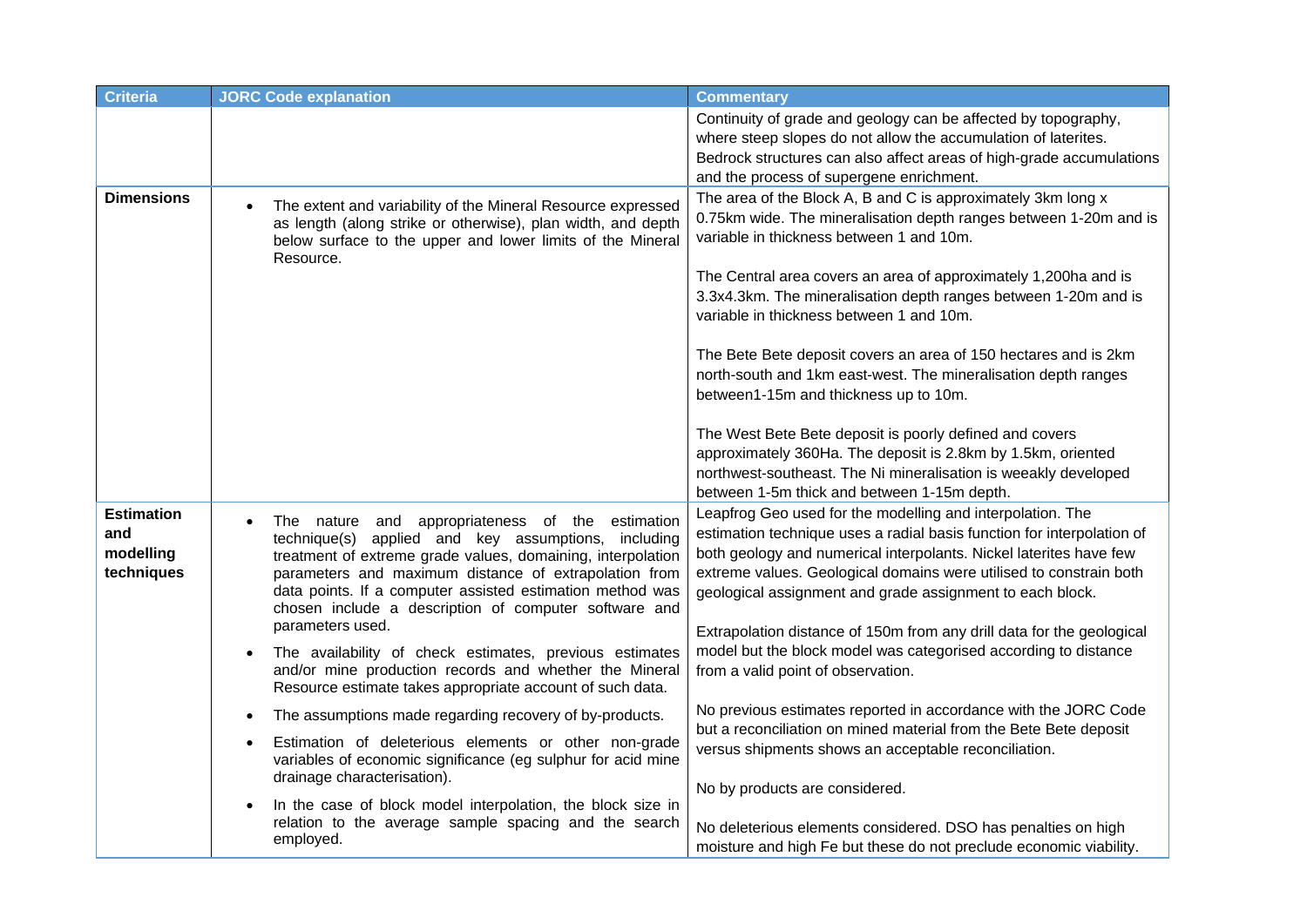| <b>Criteria</b>       | <b>JORC Code explanation</b>                                                                                                                              | <b>Commentary</b>                                                                                                                                                                                                                                                                                                                                                                                                                                   |
|-----------------------|-----------------------------------------------------------------------------------------------------------------------------------------------------------|-----------------------------------------------------------------------------------------------------------------------------------------------------------------------------------------------------------------------------------------------------------------------------------------------------------------------------------------------------------------------------------------------------------------------------------------------------|
|                       | Any assumptions behind modelling of selective mining units.<br>Any assumptions about correlation between variables.                                       | The model was validated using the following techniques: Visual 3D<br>checking and comparison of informing samples and estimated<br>values. Global statistical comparisons of raw sample and composite                                                                                                                                                                                                                                               |
|                       | Description of how the geological interpretation was used to<br>control the resource estimates.                                                           | grades to the block grades.                                                                                                                                                                                                                                                                                                                                                                                                                         |
|                       | Discussion of basis for using or not using grade cutting or<br>$\bullet$<br>capping.                                                                      | Block sizes were 10x10x1m (x,y,z) on a drill spacing of 25x25, 50x50<br>or 100x100m spacing. No rotation or dip was applied to the model.                                                                                                                                                                                                                                                                                                           |
|                       | The process of validation, the checking process used, the<br>comparison of model data to drill hole data, and use of<br>reconciliation data if available. | The search used the numerical interpolants to populate the block<br>model. Interpolants based on a 200m search and an isotropy of<br>2x2x0.1 (x,y,z).                                                                                                                                                                                                                                                                                               |
|                       |                                                                                                                                                           | Normally, the saprolite is the target mining unit and each interpolant<br>was domained according to the geological horizon. The geological<br>contacts are hard boundaries for compositing and numerical<br>interpolants.                                                                                                                                                                                                                           |
|                       |                                                                                                                                                           | No grade cutting or capping was applied. Extreme Ni values are not<br>present.                                                                                                                                                                                                                                                                                                                                                                      |
|                       |                                                                                                                                                           | The block model was checked to ensure the interpolation results<br>reflected the raw data and cross sections checked for block grades<br>and raw drill hole data and composites.                                                                                                                                                                                                                                                                    |
| <b>Moisture</b>       | Whether the tonnages are estimated on a dry basis or with<br>natural moisture, and the method of determination of the<br>moisture content.                | Tons estimated on a dry basis. Moisture content reconciled with<br>available moisture data for each deposit area.                                                                                                                                                                                                                                                                                                                                   |
| Cut-off<br>parameters | The basis of the adopted cut-off grade(s) or quality<br>parameters applied.                                                                               | In September 2018 a consortium, including two Tsingshan group<br>companies, announced the planned construction of a new HPAL<br>plant within the IMIP with an annual nameplate output of 50,000t<br>nickel and 4,000t cobalt. Nickel production will be in the form of<br>nickel intermediates that will be used to produce both nickel sulphate<br>and nickel hydroxides to be sold into the burgeoning Electric Vehicle<br>('EV') battery market. |
|                       |                                                                                                                                                           | The HPAL plant will utilise a lower grade limonite ore (~1.0% nickel),<br>rather than the higher grade saprolite ore required by the IMIP's<br>Rotary Kiln Electric Furnaces under the current off-take agreement.                                                                                                                                                                                                                                  |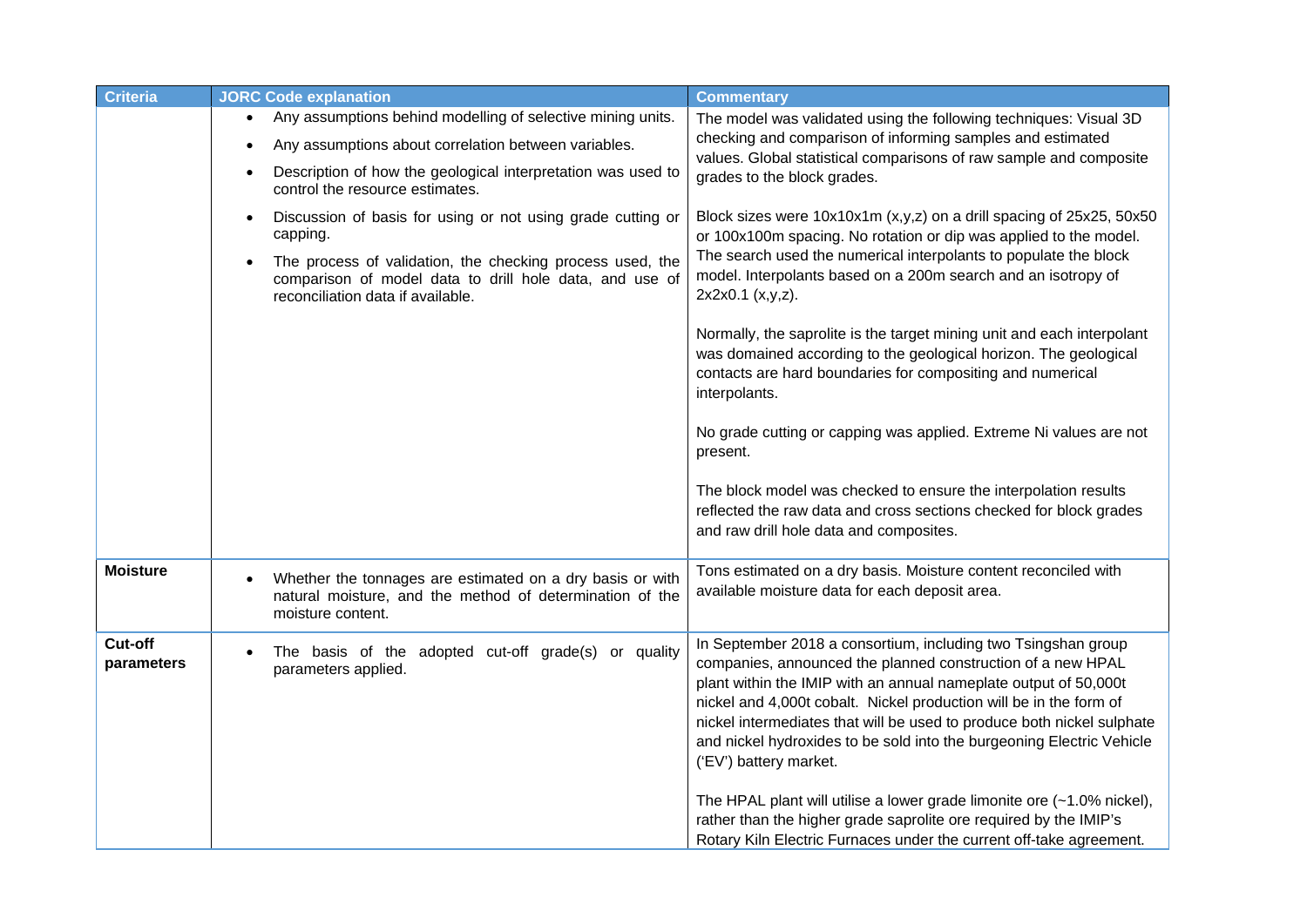| <b>Criteria</b>                                   | <b>JORC Code explanation</b>                                                                                                                                                                                                                                                                                                                                                                                                                                                                                                                                                                                                                                                                                  | <b>Commentary</b>                                                                                                                                                                                                                                                                                                                                                                                                                                                                      |
|---------------------------------------------------|---------------------------------------------------------------------------------------------------------------------------------------------------------------------------------------------------------------------------------------------------------------------------------------------------------------------------------------------------------------------------------------------------------------------------------------------------------------------------------------------------------------------------------------------------------------------------------------------------------------------------------------------------------------------------------------------------------------|----------------------------------------------------------------------------------------------------------------------------------------------------------------------------------------------------------------------------------------------------------------------------------------------------------------------------------------------------------------------------------------------------------------------------------------------------------------------------------------|
|                                                   |                                                                                                                                                                                                                                                                                                                                                                                                                                                                                                                                                                                                                                                                                                               | Therefore, lower grade material can clearly be demonstrated to have<br>reasonable prospects for economic extraction. Therefore, we have<br>chosen a 1% Ni cut-off for the Resource estimate to yield material of<br>sufficient quality for the planned HPAL plant in accordance with the<br>MOU recently entered between HM and the IMIP consortium.                                                                                                                                   |
| <b>Mining</b><br>factors or<br>assumptions        | Assumptions made regarding possible mining methods,<br>minimum mining dimensions and internal (or, if applicable,<br>external) mining dilution. It is always necessary as part of<br>the process of determining reasonable prospects for<br>eventual economic extraction to consider potential mining<br>methods, but the assumptions made regarding mining<br>methods and parameters when estimating Mineral<br>Resources may not always be rigorous. Where this is the<br>case, this should be reported with an explanation of the<br>basis of the mining assumptions made.                                                                                                                                 | Mining by regular open pit truck and shovel operation, direct shipping<br>to the nearby smelter under the current DSO supply contract.<br>Contractor is currently paid for material delivered to the port.<br>Future operations will utilise the same techniques to supply the<br>planned HPAL unit at the IMIP. It should be noted that blending may<br>be required for the various ore types to meet the required<br>specifications of the HPAL but this is not considered material. |
| <b>Metallurgical</b><br>factors or<br>assumptions | The basis for assumptions or predictions regarding<br>metallurgical amenability. It is always necessary as part of<br>the process of determining reasonable prospects for<br>eventual economic extraction to consider<br>potential<br>metallurgical methods, but the assumptions regarding<br>metallurgical treatment processes and parameters made<br>when reporting Mineral Resources may not always be<br>rigorous. Where this is the case, this should be reported with<br>an explanation of the basis of the metallurgical assumptions<br>made.                                                                                                                                                          | The nickel deposit is typical of a large number of other similar<br>deposits in the region. The processing route may be either through<br>DSO sales domestically (currently the case) or construction of a blast<br>furnace on site.                                                                                                                                                                                                                                                   |
| Environmen-<br>tal factors or<br>assumptions      | Assumptions made regarding possible waste and process<br>residue disposal options. It is always necessary as part of<br>the process of determining reasonable prospects for<br>eventual economic extraction to consider the potential<br>environmental impacts of the mining and processing<br>operation. While at this stage the determination of potential<br>environmental impacts, particularly for a greenfields project,<br>may not always be well advanced, the status of early<br>consideration of these potential environmental impacts<br>should be reported. Where these aspects have not been<br>considered this should be reported with an explanation of<br>the environmental assumptions made. | Limited environmental concerns, the area is remote and poorly<br>developed, normal operational procedures will mitigate any<br>environmental impacts. Open pit nickel mining is well established in<br>Sulawesi, with a large number of previous and current operations.<br>Environmental impacts mainly restricted to sediment settling and run-<br>off.                                                                                                                              |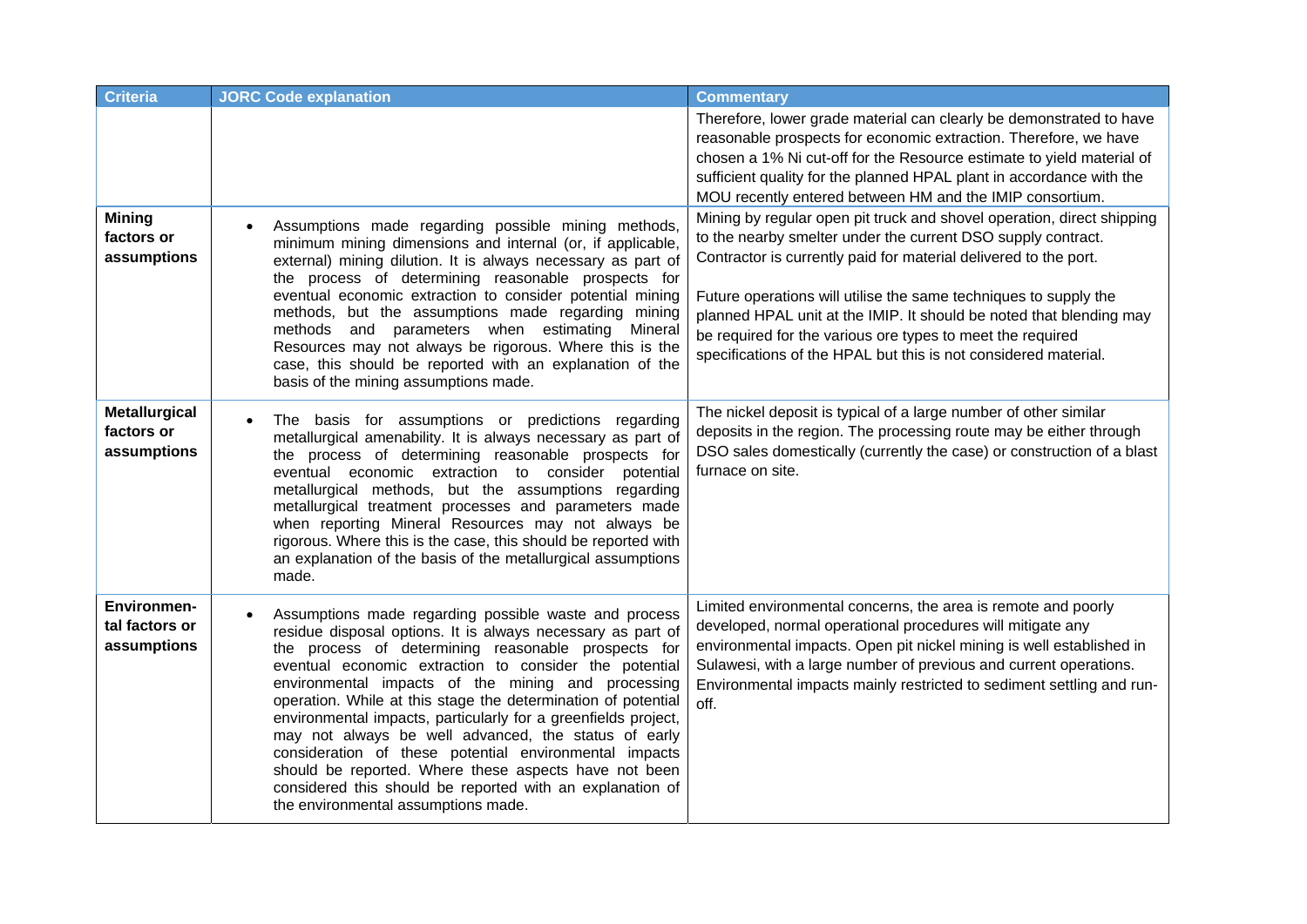| <b>Criteria</b>                                             | <b>JORC Code explanation</b>                                                                                                                                                                                                                                                                                                                                           | <b>Commentary</b>                                                                                                                                                                                                                                                                                                                                                                                                                            |
|-------------------------------------------------------------|------------------------------------------------------------------------------------------------------------------------------------------------------------------------------------------------------------------------------------------------------------------------------------------------------------------------------------------------------------------------|----------------------------------------------------------------------------------------------------------------------------------------------------------------------------------------------------------------------------------------------------------------------------------------------------------------------------------------------------------------------------------------------------------------------------------------------|
| <b>Bulk density</b>                                         | Whether assumed or determined. If assumed, the basis for<br>the assumptions. If determined, the method used, whether<br>wet or dry, the frequency of the measurements, the nature,<br>size and representativeness of the samples.                                                                                                                                      | SG determinations have been completed in a number of areas using<br>measurement of drill core. The data is limited but within a range<br>considered by GMT as compatible with other locations within the<br>same region.                                                                                                                                                                                                                     |
|                                                             | The bulk density for bulk material must have been measured<br>by methods that adequately account for void spaces (vugs,<br>porosity, etc), moisture and differences between rock and<br>alteration zones within the deposit.                                                                                                                                           | Bulk density determinations classed according to rock types.<br>Geological categorisation based on the estimated bulk density of<br>each material.                                                                                                                                                                                                                                                                                           |
|                                                             | Discuss assumptions for bulk density estimates used in the<br>evaluation process of the different materials.                                                                                                                                                                                                                                                           |                                                                                                                                                                                                                                                                                                                                                                                                                                              |
| <b>Classification</b>                                       | The basis for the classification of the Mineral Resources into<br>varying confidence categories.                                                                                                                                                                                                                                                                       | The areas with drilling at a 25 x 25 metre spacing was assigned an<br>area of influence of 37.5 metres around each drill hole to form a solid<br>polygon for Measured Resources.                                                                                                                                                                                                                                                             |
|                                                             | Whether appropriate account has been taken of all relevant<br>factors (ie relative confidence in tonnage/grade estimations,<br>reliability of input data, confidence in continuity of geology<br>and metal values, quality, quantity and distribution of the<br>data).                                                                                                 | The areas with drilling at a 50 x 50 metre spacing was assigned an<br>area of influence of 75 metres around each drill hole to form a solid<br>polygon for Indicated Resources.                                                                                                                                                                                                                                                              |
|                                                             | Whether the result appropriately reflects the Competent<br>Person's view of the deposit.                                                                                                                                                                                                                                                                               | Areas outside of these polygons but within the geological model<br>range of 150m were assigned as Inferred Resources but constrained<br>within the drilled area, that is, no extrapolation past the last line of<br>drilling.                                                                                                                                                                                                                |
|                                                             |                                                                                                                                                                                                                                                                                                                                                                        | Unreliable data was not considered a point of observation for the<br>Resource estimation, including incomplete drill hole data (analyses).<br>The results accurately reflect our view on the deposit.                                                                                                                                                                                                                                        |
| <b>Audits or</b><br>reviews                                 | The results of any audits or reviews of Mineral Resource<br>estimates.                                                                                                                                                                                                                                                                                                 | No audits or reviews have been completed.                                                                                                                                                                                                                                                                                                                                                                                                    |
| <b>Discussion</b><br>of relative<br>accuracy/<br>confidence | Where appropriate a statement of the relative accuracy and<br>confidence level in the Mineral Resource estimate using an<br>approach or procedure deemed appropriate by the<br>Competent Person. For example, the application of<br>statistical or geostatistical procedures to quantify the relative<br>accuracy of the resource within stated confidence limits, or, | There are few factors that may affect the accuracy of the Resource<br>estimate include the inability to convert Inferred Resources to a<br>higher category due to irregular grade continuity, particularly in the<br>Central area. Other factors that may affect the estimate is variable<br>moisture within each deposit or the determination of a more accurate<br>bulk density of each material. The moisture content of nickel laterites |